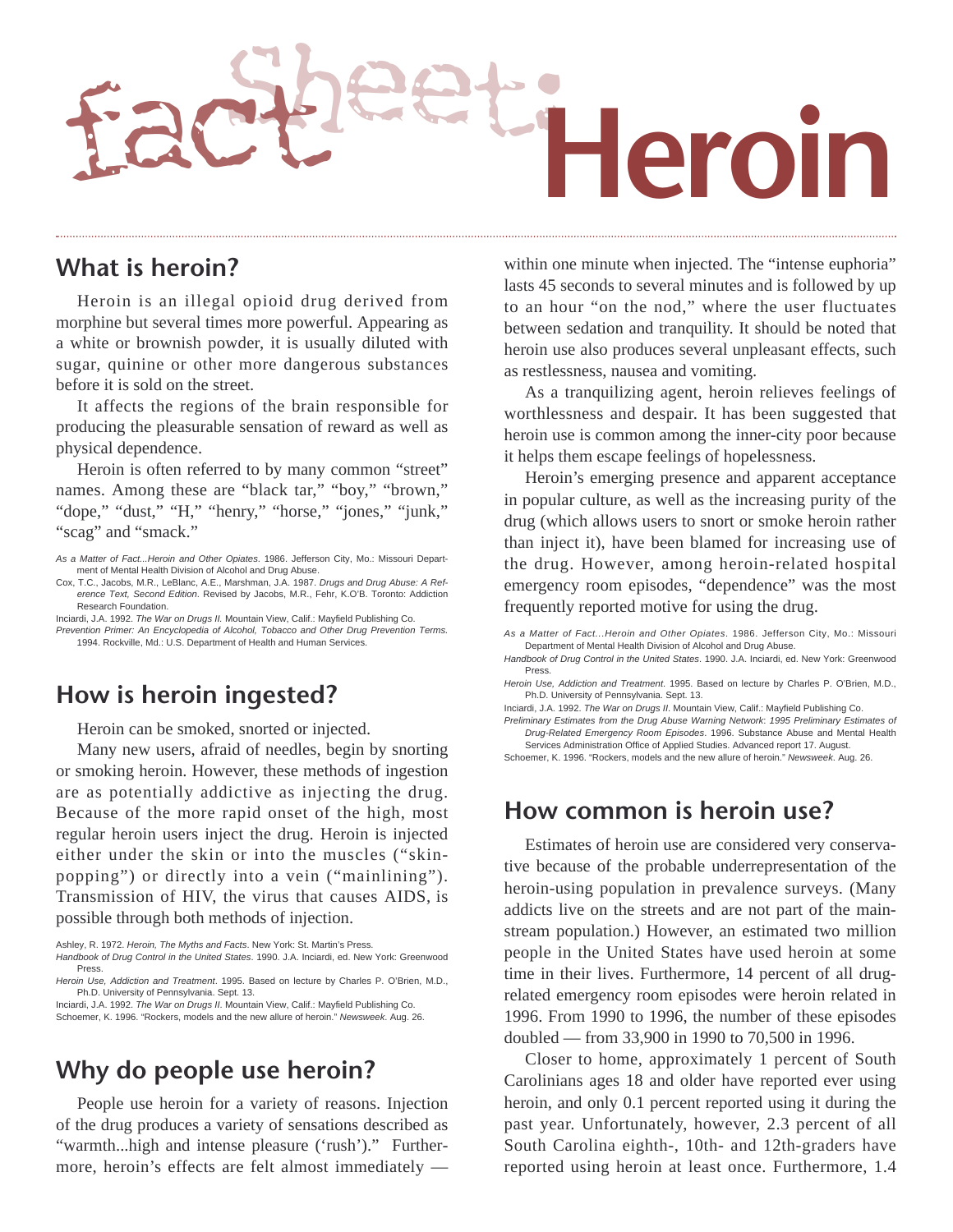

percent of these students reported using heroin in the past 30 days.

1996 National Household Survey on Drug Abuse. 1997. Rockville, Md.: Substance Abuse and Mental Health Services Administration Office of Applied Studies.

Preliminary Estimates from the Drug Abuse Warning Network: 1996 Preliminary Estimates of Drug-Related Emergency Room Episodes. 1997. Rockville, Md.: Substance Abuse and Mental Health Services Administration Office of Applied Studies.

South Carolina Treatment Needs Assessment Household Survey. 1995. Columbia, S.C.: South Carolina Department of Alcohol and Other Drug Abuse Services.

Summary of Results of South Carolina Treatment Needs Assessment Study, School Survey: Grades 6-12. 1995. Columbia, S.C.: South Carolina Department of Alcohol and Other Drug Abuse Services.

#### **Is heroin addictive?**

Heroin is highly addictive. In the 1950s, the saying on the street was "It's so good, don't even try it once." Unfortunately, today's purity levels on the street are much higher than those in the past — making the drug even more addictive. Heroin affects portions of the brain responsible for producing both the pleasurable sensation of reward and physical dependence. Together, these actions cause the user to lose control and become an addict. Once the user becomes addicted, discontinuing the use of heroin is physically painful.

The Clinical Institute Narcotic Assessment scales list 10 withdrawal signs and three withdrawal symptoms associated with heroin addiction. Withdrawal signs include nausea, vomiting, gooseflesh, sweating, restlessness, tremors, lacrimation (secretion of excessive tears), nasal congestion, yawning and changes in heart rate and systolic blood pressure. Withdrawal symptoms include abdominal pain, muscle pain and feeling hot and cold.

Conservative estimates reveal that approximately one million people in the United States are currently addicted to heroin. The number of people who try heroin briefly but do not become regular users is unknown.

Ge, Y., Li, M., Sun, W.L., Cai, Z.J. 1994. "Clinical assessment of physical dependence potential of dihydroetorphine hydrochloride (abstract)." Yao Hsueh Hsueh Pao — Acta Pharmaceutical Sinica. 29(4).

Handbook of Drug Control in the United States. 1990. J.A. Inciardi, ed. New York: Greenwood Press.

Heroin. 1996. Rockville, Md.: National Clearinghouse for Alcohol and Drug Information. Heroin Use, Addiction and Treatment. 1995. Based on lecture by Charles P. O'Brien, M.D.,

Ph.D. University of Pennsylvania. Sept. 13.

#### **Why is heroin so addictive?**

According to the *Diagnostic and Statistical Manual of Mental Disorders, Fourth Edition* (DSM-IV) published by the American Psychiatric Association, the symptoms of addiction fall into three categories: (1) compulsion or loss of control – taking more than intended, unsuccessfully trying to stop and spending too much time under the influence or recovering from the drug's effects; (2) tolerance – including withdrawal symptoms when drug use is discontinued; and  $(3)$  impairment – using the drug despite adverse effects and preoccupation with the drug over everything else.

Heroin meets all three of these criteria. It mimics the endorphins or "natural highs" produced by the body during exercise, laughing, sex and other pleasurable activities. Unlike with natural endorphins, however, the body develops a tolerance to heroin so users require more of the drug to get the same effect. The need for the immediate high provided by heroin becomes the dominant interest in the addict's life, destroying normal motivations and rewards.

Heroin and Other Opiates. 1995. Seattle, Wash.: Schick Shadel Hospital. "Treatment of drug abuse and addiction (parts I, II and III)." 1995. The Harvard Mental Health Letter. August. September and October.

# **Do heroin addicts use the drug every day?**

Heroin is a short-acting drug. Its effects last a maximum of four to six hours. To avoid withdrawal sickness, some addicts inject heroin up to four times per day. Because the drug's effects are fleeting, addicts are constantly alternating between feeling high and feeling early withdrawal symptoms. When addicts are high, a portion of their days are spent "on the nod" or in a semistupefied state. When addicts are not high they are often physically uncomfortable and irritable. Therefore, they are seldom very productive.

Handbook of Drug Control in the United States. 1990. J.A. Inciardi, ed. New York: Greenwood Press.

Heroin Use, Addiction and Treatment. 1995. Based on lecture by Charles P. O'Brien, M.D., Ph.D. University of Pennsylvania. Sept. 13.

### **Does heroin have medicinal value?**

No. The U.S. Drug Enforcement Administration has classified heroin as a Schedule I drug — the most strictly controlled category. This means heroin has a high potential for abuse, has no currently accepted medical use in the United States and has no safe level of use under medical supervision.

Inciardi, J.A. 1992. The War on Drugs II. Mountain View, Calif.: Mayfield Publishing Co.

### **Can heroin use cause medical problems?**

Yes. Many serious medical problems are frequently associated with the use of heroin, particularly when it is injected. These include HIV/AIDS; hepatitis B; hepatitis C; cirrhosis and other chronic liver diseases; abscesses; skin, vein and muscle infections; endocarditis; stroke;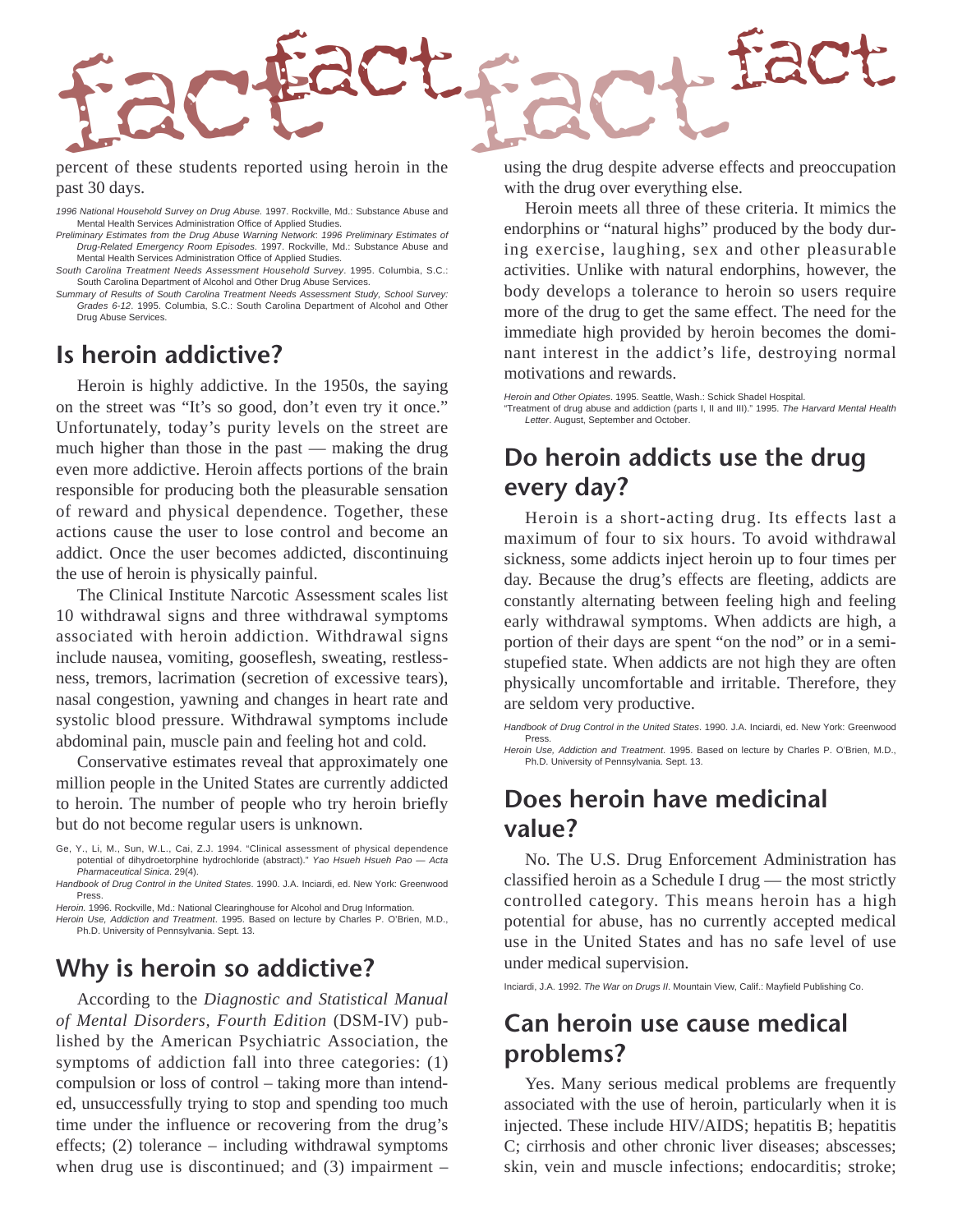

gynecological and obstetrical problems; bone and joint infections; pneumonia; kidney failure; injury to the retina of the eyes; wheezing; constipation; weight loss; and overall impaired immunity to disease.

Intravenous heroin users also often experience problems associated with the various cutting agents that are injected along with the heroin, including lactose, quinine, cornstarch, cleansing powder and dirt.

Cox, T.C., Jacobs, M.R., LeBlanc, A.E., Marshman, J.A. 1987. Drugs and Drug Abuse: A Reference Text, Second Edition. Revised by Jacobs, M.R., Fehr, K.O'B. Toronto: Addiction Research Foundation.

Heroin and Other Opiates. 1995. Seattle, Wash.: Schick Shadel Hospital. Inciardi, J.A. 1992. The War on Drugs II. Mountain View, Calif.: Mayfield Publishing Co.

### **How great is the risk of heroin overdose?**

Of all illegal drugs, heroin is responsible for the largest number of deaths. Between 3,000 and 4,000 heroin users fatally overdose each year in the United States. Furthermore, in 1996, there were 14,300 reported emergency room visits related to heroin overdose.

The risk of overdose is high among heroin users primarily because of varying levels of purity of the street drug. Therefore, users have no way of knowing whether their next dose will be fatal. Symptoms of heroin overdose include shallow breathing, pinpoint pupils, clammy skin, convulsions and coma. Death usually results from respiratory or cardiovascular complications.

Cox, T.C., Jacobs, M.R., LeBlanc, A.E., Marshman, J.A. 1987. Drugs and Drug Abuse: A Reference Text, Second Edition. Revised by Jacobs, M.R., Fehr, K.O'B. Toronto: Addiction Research Foundation.

Heroin. 1996. Rockville, Md.: National Clearinghouse for Alcohol and Drug Information.

Preliminary Estimates from the Drug Abuse Warning Network: 1996 Preliminary Estimates of Drug-Related Emergency Room Episodes. 1997. Rockville, Md.: Substance Abuse and Mental Health Services Administration Office of Applied Studies.

Schoemer, K. 1996. "Rockers, models and the new allure of heroin." Newsweek. Aug. 26.

#### **Is there a link between heroin and HIV?**

Yes. Approximately half of all new HIV cases in the United States are linked to intravenous drug use. Because dirty needles and other drug paraphernalia provide a direct route for HIV into the user's bloodstream, infection rates in this population are high. In fact, in cities where injection drug use is highest, 27 percent of all intravenous drug users are HIV positive. One study found that the rate of HIV infection is six times lower among heroin users who enter treatment programs than among those who continue to inject drugs.

The AIDS virus is easily acquired through needle sharing. It is carried in contaminated blood left in the needle, syringe or other drug paraphernalia and is injected into other heroin users when they share the used equipment. The often already weak immune systems of heroin addicts may make it easier for them to acquire HIV and for the disease to progress rapidly to full-blown AIDS.

In addition to HIV/AIDS transmission through needles, heroin users often lead promiscuous lifestyles. Many addicts resort to prostitution — and are too intent on getting high to worry about "safe" sex — to support their habit. Therefore, heroin users are also at a higher risk of acquiring the virus through unsafe sexual practices.

Furthermore, HIV-positive heroin addicts who become pregnant risk infecting their babies at the prepartum, peripartum and postpartum stages.

Gossop, M., Powis, B., Griffiths, P., Strang, J. 1994. "Sexual behavior and its relationship to drug-taking among prostitutes in south London." Addiction. 89(8). August.

Inciardi, J.A. 1992. The War on Drugs II. Mountain View, Calif.: Mayfield Publishing Co. Strang, J., Powis, B., Griffiths, P., Gossop, M. 1994. "Heterosexual vaginal and anal inter-

course amongst London heroin and cocaine users." International Journal of STD and AIDS. 5(2).

Swan, N. 1995. Basic clinical research on AIDS: From the molecule to the patient. NIDA Notes, May/June. Rockville, Md.: National Institute on Drug Abuse.

Swan, N. 1997. CDC report highlights link between drug abuse and spread of HIV. NIDA Notes, March/April. Rockville, Md.: National Institute on Drug Abuse.

Vittala, K. 1996. "Lack of needle exchanges infected thousands with HIV." The Journal. Addiction Research Foundation. 25(4).

### **Do heroin users typically use other drugs?**

Yes. Heroin is sometimes used in combination with amphetamines ("bombitas") or cocaine ("speedballs"). In recent years, heroin has been used in combination with crack because it mediates some of crack's unpleasant effects and prolongs the crack "high." Heroin users often also use cigarettes, marijuana and alcohol. In one study, 92 percent smoked cigarettes, while 86 percent used marijuana and alcohol. Many heroin overdose deaths are the result of heroin used concurrently with alcohol or another sedative.

Cox, T.C., Jacobs, M.R., LeBlanc, A.E., Marshman, J.A. 1987. Drugs and Drug Abuse: A Reference Text, Second Edition. Revised by Jacobs, M.R., Fehr, K.O'B. Toronto: Addiction Research Foundation.

Inciardi, J.A. 1992. The War on Drugs II. Mountain View, Calif.: Mayfield Publishing Co. Schrager, L., Friedland, G., Feiner, C., Kahl, P. 1991. "Demographic characteristics, drug use and sexual behavior of IV drug users with AIDS in Bronx." Public Health Reports. 106.

### **How long can heroin use be detected by urine and/or blood tests?**

Heroin use is detected through the presence of morphine, which the body converts heroin into shortly after ingestion. In people who try one dose of heroin once or twice, use can be detected for 24 to 36 hours —